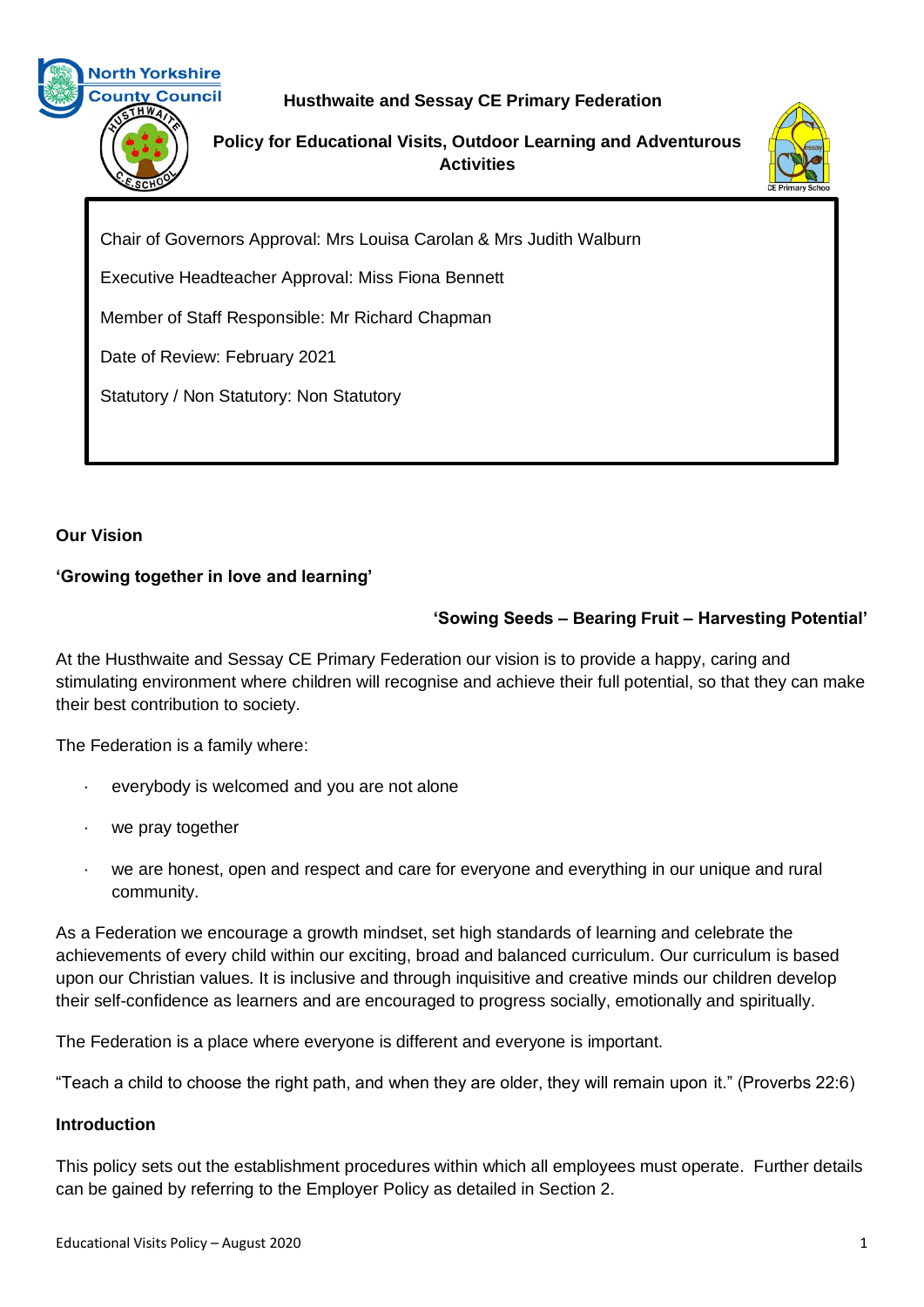Every young person should experience the world beyond the classroom as an essential part of learning and personal development, whatever their age, ability or circumstances.

Learning beyond the classroom is the use of places other than the classroom for teaching and learning. It is about getting children and young people out and about, providing them with challenging, exciting and different experiences to help them learn.

It is about raising achievement through an organised, powerful approach to learning in which direct experience is of prime importance. This is not only about what we learn but importantly how and where we learn. It is not an end in itself but rather a vehicle to develop the capacity to learn. Good quality learning beyond the classroom adds much value to classroom learning.

## **1. Scope and responsibilities**

This policy applies to all educational visits, outdoor learning and adventurous activities carried out with young people. It does not apply to work-experience placements, work related learning or alternative provision.

The Headteacher retains the role of the Educational Visits Co-ordinator. They will have the training and experience to enable them to competently discharge their responsibilities as listed in The Employer Policy.

The Educational Visits Co-ordinator is: Richard Chapman

Administrative tasks will be carried out by: Headteacher

### **2. Establishment policy and procedures**

The North Yorkshire County Council Policy for Educational Visits, Outdoor Learning and Adventurous Activities (June 2018) is the employer's policy. Specific local procedures will be in line with, but not duplicate this policy. Where there is conflict with non-statutory guidance or advice from other sources the employer policy will take precedence with clarification sought from the Headteacher, and if required from North Yorkshire Educational Visits Advisory Service.

### **Consent**

Routine acknowledgement: Whilst it is not a legal requirement to gain parental consent for curriculum activities, written acknowledgement will be gained on enrolment for routine local visits and activities which are a part of our normal educational provision during the school day and information regarding the nature of the types of visit will be included in our pupil registration consent forms. We will always aim to fully inform parents by email or letter of the nature of each visit, activity or series of a similar nature, remind parents that they have acknowledged this. parents can update information and emergency contact details at any time. However the school will issue parents with a form requesting an update of information and emergency contact details on an annual basis. On occasions a curriculum opportunity may become available at short notice and we will always aim to notify parents that their child will be offsite but this may not be possible.

Non-routine consent: Written consent will be gained on enrolment for those visits which are non-routine visits and activities and those visits which fall outside of normal hours. We will fully inform parents by letter or email of the nature of each visit, activity or series of a similar nature.

Specific consent: Written consent will be gained for every individual visit, activity or series of a similar nature which involve a higher level of risk including but not limited to longer journeys, residential visits and adventurous activities. We will fully inform parents by letter or email of the nature of each visit, activity or series of a similar nature.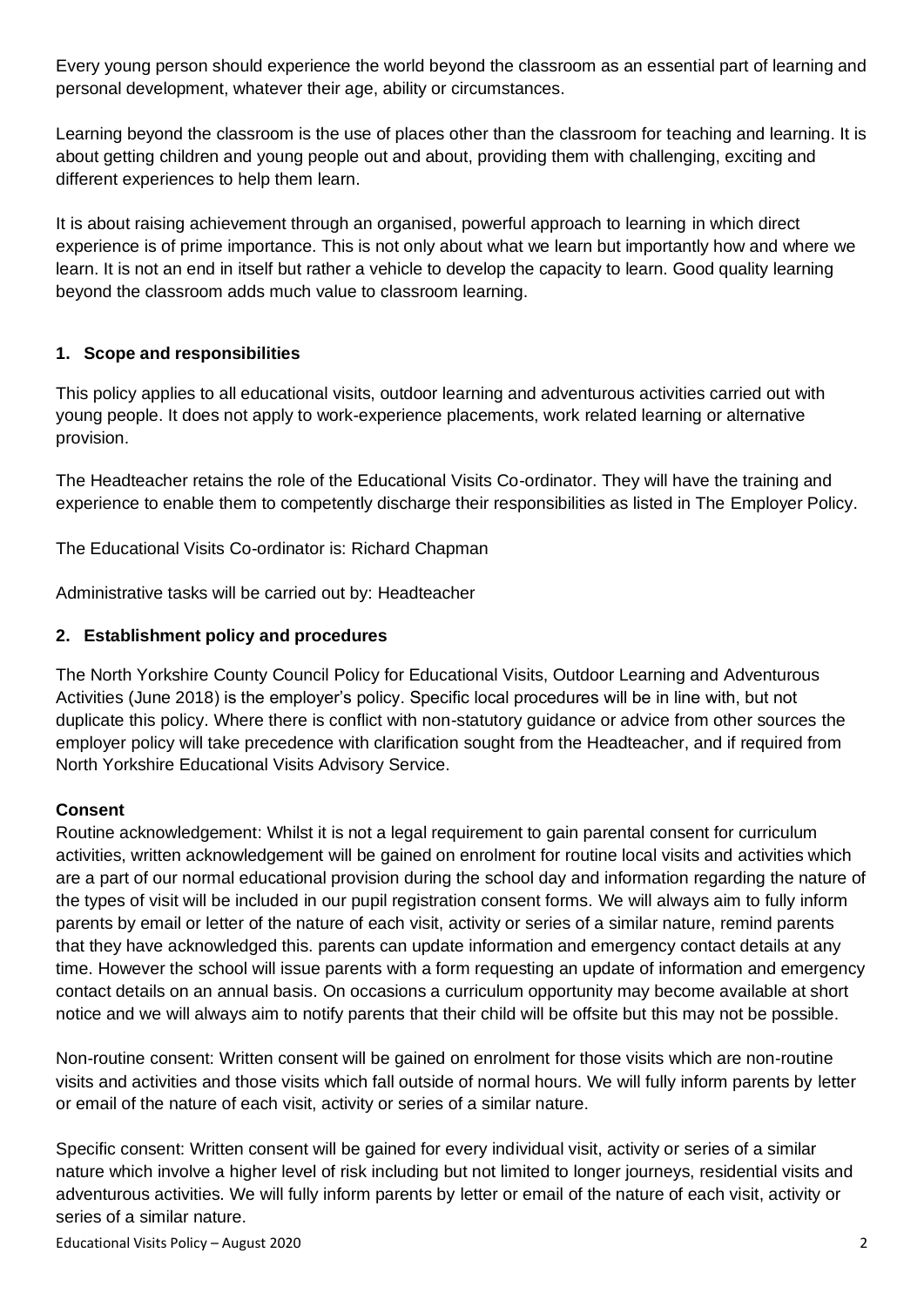**Medical information**: We will use the medical information on record in our Student Information Management system alongside any updated information which parents will be given the opportunity to provide for most visits and activities. Where visits or activities involve a higher level of risk it may be appropriate for separate medical information and consent forms to be completed.

## **Staff competence**

Records will be kept of induction, training, relevant qualifications and competence using the 'My Details' section of Evolve.

To ensure sustainability of important visits deputy leaders will be appointed in order that contingency plans can be put in place should a visit leader be indisposed.

## **EVC Training**

The Educational Visits Co-ordinator will attend appropriate training and revalidation as required by the employer.

### **Visit Leader Training**

Visit leaders will be approved by the Headteacher and will have attended appropriate training as required by the employer.

### **3. Planning and approval procedures**

Visit leaders should follow the employer policy, establishment policy, guidance, local procedures and standard assessments of risk.

Risk management is a vital part of planning and assessing benefits and risk associated with visits and activities. Sensible risk management relates to identifying significant hazards and mitigating against risk through appropriate control measures. It is not a paperwork exercise but a dynamic process before and during a visit or activity in order that young people can be kept safe from harm. At Husthwaite & Sessay Primary Fedeation we have identified a Local Learning Area which includes all the places that we visit and the activities that we undertake routinely. Details of our Local Learning Area are contained within the appendix which includes generic risk assessment. Wherever the need arises additional risks and significant findings will be recorded using event specific risk assessment.

External providers: Wherever possible visit leaders will gain credible assurances of health & safety management systems and quality provision through a Learning Outside the Classroom Quality Badge. Alternatively assurances will be gained through a Provider Statement as detailed in the employer policy

## **4. Visit Planning and Management System**

Evolve is the North Yorkshire County Councils web-based system used to facilitate the efficient planning, management, approval and evaluation of visits. All staff that lead or accompany visits can access their own account which is set up by the Educational Visits Co-ordinator.

The default option is a day visit within the United Kingdom. Visits can be further categorised as follows:

- On-site or local learning area
- Joint visit
- Overseas
- **Residential**
- Adventurous (provider led)
- Adventurous (self-led)

Educational Visits Policy – August 2020 3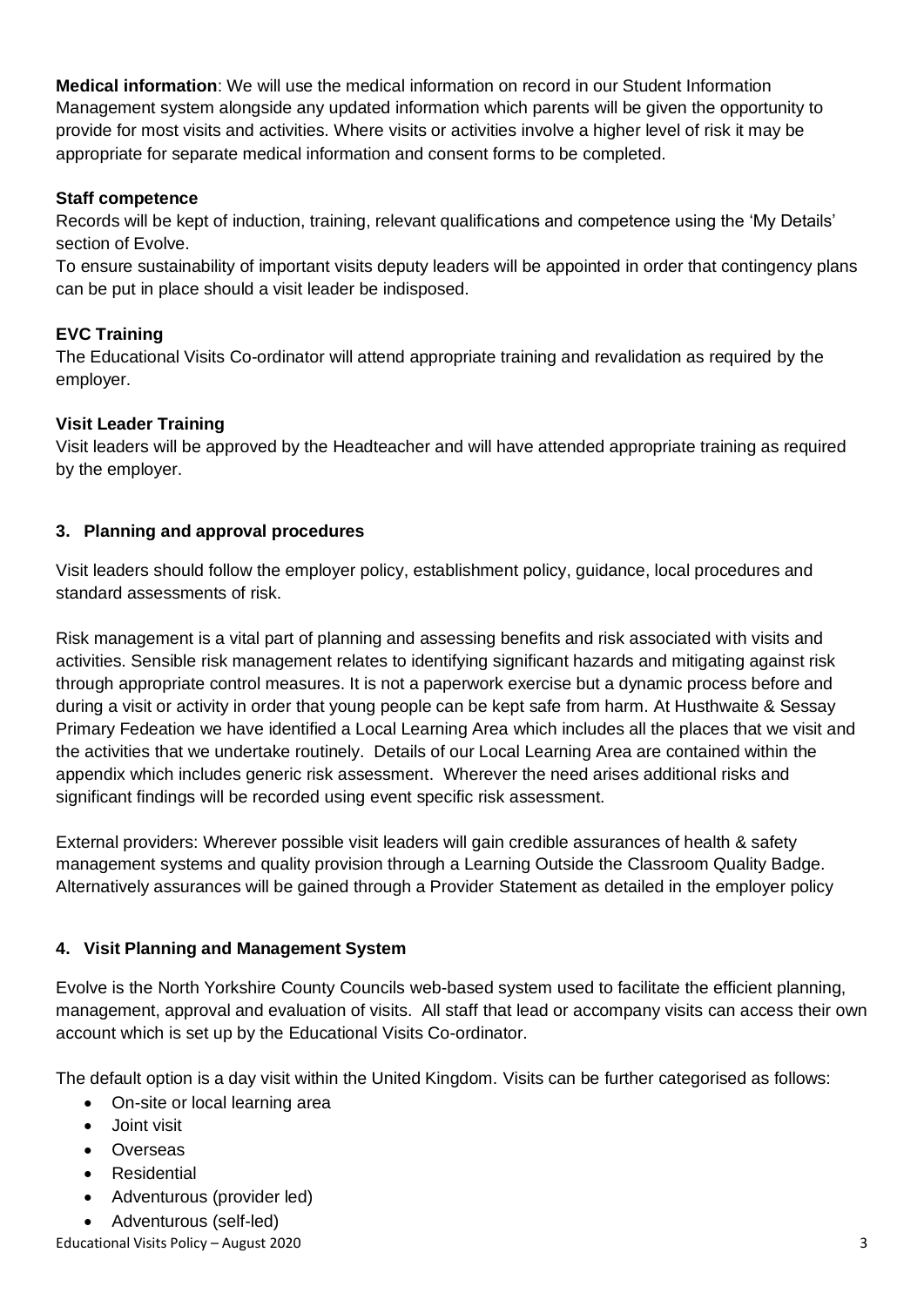Visits will be recorded as detailed in the summary table below.

**Approval of visits** will be made as detailed below. Initial approval in principal will also be gained as required in the employer policy.

**Governing Body**: The governing body has a strategic role to set the vision and direction of the school and has responsibility for its educational and financial performance. To enable this it will hold the Headteacher to account by oversight of learning beyond the classroom opportunities to ensure that the educational experiences are of high quality, that best value is obtained and financial regulations are adhered to.

**Adviser:** Visits abroad and all self-led adventurous activities regardless of location. (As detailed in guidance).

**Headteacher:** Visits abroad, all adventurous activities, residential visits and non-local day visits.

**Educational Visits Co-ordinator:** All visits including local walking visits, bike ability training, local sports fixtures and local swimming visits

Visit planning approval summary table for Husthwaite & Sessay Primary Federation

|                                             | Planning/Recording        | <b>Risk Management</b> |  | <b>Final Approval</b> |
|---------------------------------------------|---------------------------|------------------------|--|-----------------------|
|                                             | <b>Process</b>            |                        |  |                       |
| On-site/Local<br>Learning Area              | Recorded on Evolve        | <b>LLA</b> risk        |  | EVC/Head              |
|                                             |                           | management             |  |                       |
|                                             |                           | supplemented by        |  |                       |
|                                             |                           | specific               |  |                       |
|                                             |                           | documentation          |  |                       |
|                                             |                           | where necessary        |  |                       |
| Day Visit outside<br>Local Learning<br>Area | Recorded on Evolve        | School risk            |  | EVC/Head              |
|                                             |                           | manages journey        |  |                       |
|                                             |                           | and non-provider       |  |                       |
|                                             |                           | led activities using   |  |                       |
|                                             |                           | <b>LLA</b> risk        |  |                       |
|                                             |                           | management             |  |                       |
|                                             |                           | supplemented by        |  |                       |
|                                             |                           | specific               |  |                       |
|                                             |                           | documentation          |  |                       |
|                                             |                           | where necessary        |  |                       |
| Overseas                                    | <b>Recorded on Evolve</b> | <b>LLA</b> risk        |  | Adviser               |
|                                             |                           | management and         |  |                       |
|                                             |                           | supplemented by        |  |                       |
|                                             |                           | specific               |  |                       |
|                                             |                           | documentation          |  |                       |
|                                             |                           | necessary              |  |                       |
| Residential                                 | Recorded on Evolve        | <b>LLA</b> risk        |  | Head                  |
|                                             |                           | management and         |  |                       |
|                                             |                           | supplemented by        |  |                       |
|                                             |                           | specific               |  |                       |
|                                             |                           | documentation          |  |                       |
|                                             |                           | necessary              |  |                       |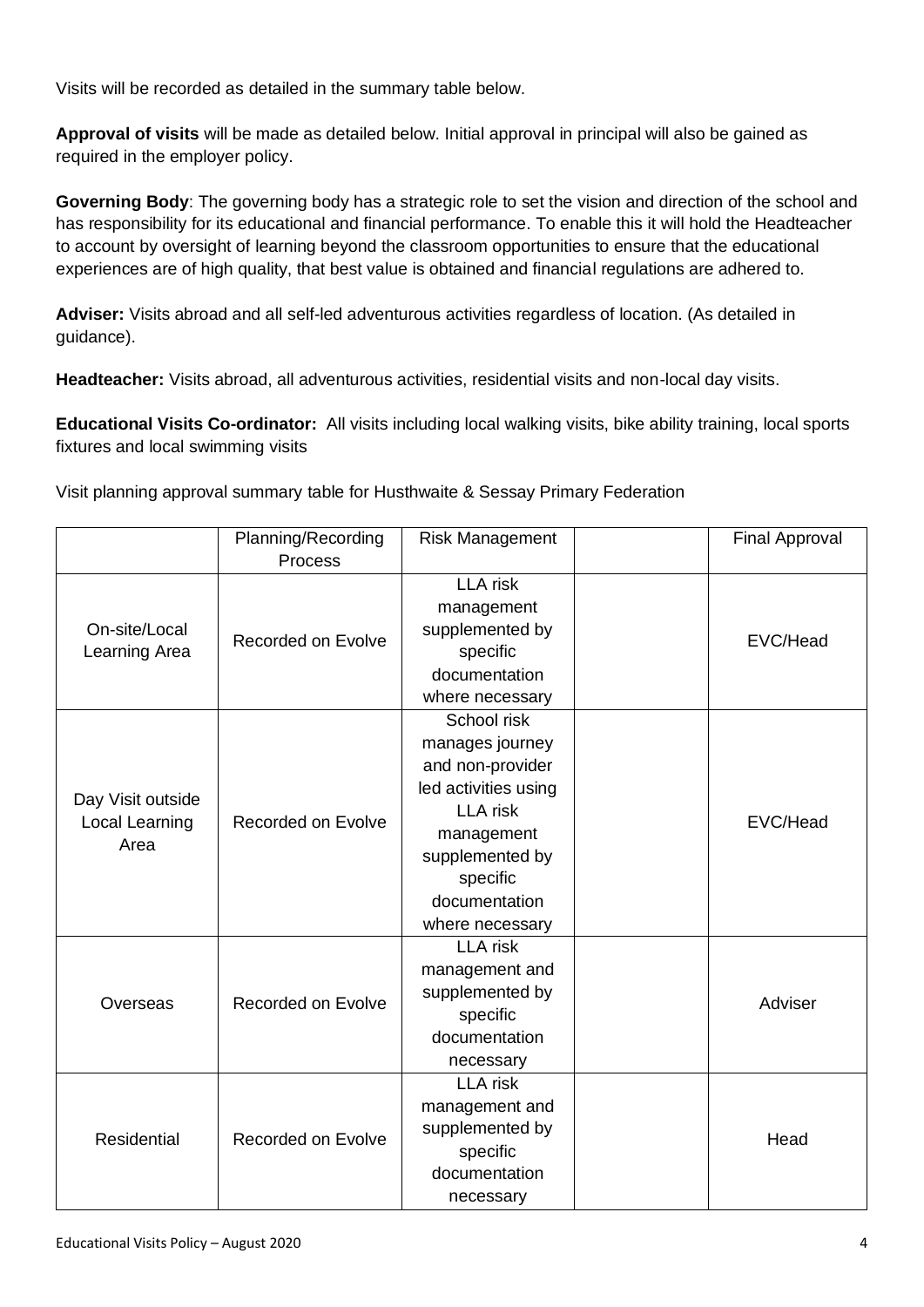| Adventure,<br>provider led | Recorded on Evolve | Provider risk        |  |         |
|----------------------------|--------------------|----------------------|--|---------|
|                            |                    | manages activities   |  | Head    |
|                            |                    | School risk          |  |         |
|                            |                    | manages journey      |  |         |
|                            |                    | and non-provider     |  |         |
|                            |                    | led activities using |  |         |
|                            |                    | <b>LLA</b> risk      |  |         |
|                            |                    | management           |  |         |
|                            |                    | supplemented by      |  |         |
|                            |                    | specific             |  |         |
|                            |                    | documentation        |  |         |
|                            |                    | where necessary      |  |         |
| Adventure, self-led        | Recorded on Evolve | Local Learning       |  |         |
|                            |                    | Policy/Specific Risk |  | Adviser |
|                            |                    | Management           |  |         |

### **5. Incident Management**

In the case of an incident during a visit all members of staff will follow the establishment's incident management plan as detailed in the appendix.

#### **6. Monitoring of visits and procedures**

Governors will monitor the implementation of this policy by acting as a critical friend in monitoring the implementation and effectiveness of the policy.

The Educational Visits Co-ordinator will ensure that there is a system in place for appropriate monitoring of visits and activities.

### **7. Charges for Off-site Activities and Visits**

Charges for educational off-site visits and adventurous activities, including charges for visits and transport, requests for voluntary contributions and remission of charges are made in line with DfE guidance. Reference should also be made to the Husthwaite & Sessay Primary Federation Charging & Remissions **Policy** 

#### **8. Inclusion & SEND**

We endorse the principles for young people of a presumption of entitlement to participate, accessibility through direct or realistic adaption or modification and integration through participation with peers.

We acknowledge that it is unlawful to treat a young person with a protected characteristic less favourably or fail to take reasonable steps to ensure that young people with protected characteristics are not placed at a substantial disadvantage without justification.

We also acknowledge that expectations of staff must be reasonable, so that what is required of them (to include a young person) is within their competence and is reasonable. Reference should also be made to the Husthwaite & Sessay Primary Federation SEND policy.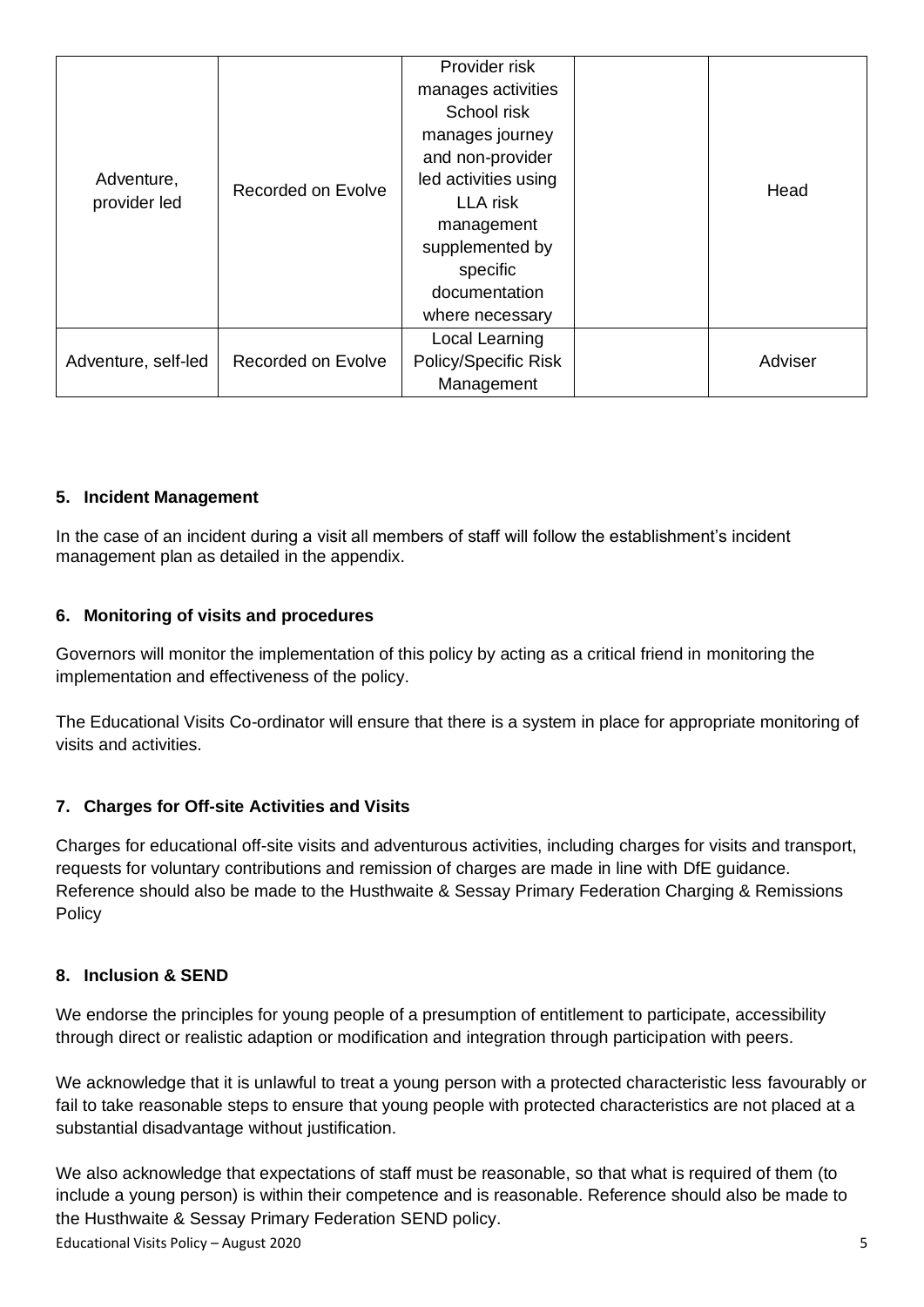## **9. Safeguarding**

Safeguarding procedures should be considered as part of the planning process with additional consideration for residential visits. Visit Leadership Teams should:

- As part of planning, liaise with the Designated Safeguarding Lead (DSL) and other staff to identify any relevant safeguarding issues
- Have access during a visit to the DSL (or trained deputy) either directly or through the Base Contact.

Any volunteers who accompany any visit or activity will be vetted and be directly supervised by a member of staff. If they are to have significant unsupervised access to young people then an enhanced DBS disclosure will be obtained and they will undergo induction and training in their role and responsibilities as detailed in employer and school policies and local procedures. Reference should also be made to the Husthwaite & Sessay Primary Federation Safeguarding Policy.

### **10. Insurance**

Young people participating in visits and activities will have annual travel insurance provided arranged by the school. Any differences to this will be notified to parents/carers as appropriate before any consent or payment is made.

### **11. Transport**

Careful thought must be given to planning transport to support off-site activities and visits. Statistics demonstrate that it is more hazardous to travel to an activity than to engage in it and staff must follow any specialist guidance provided by your employer.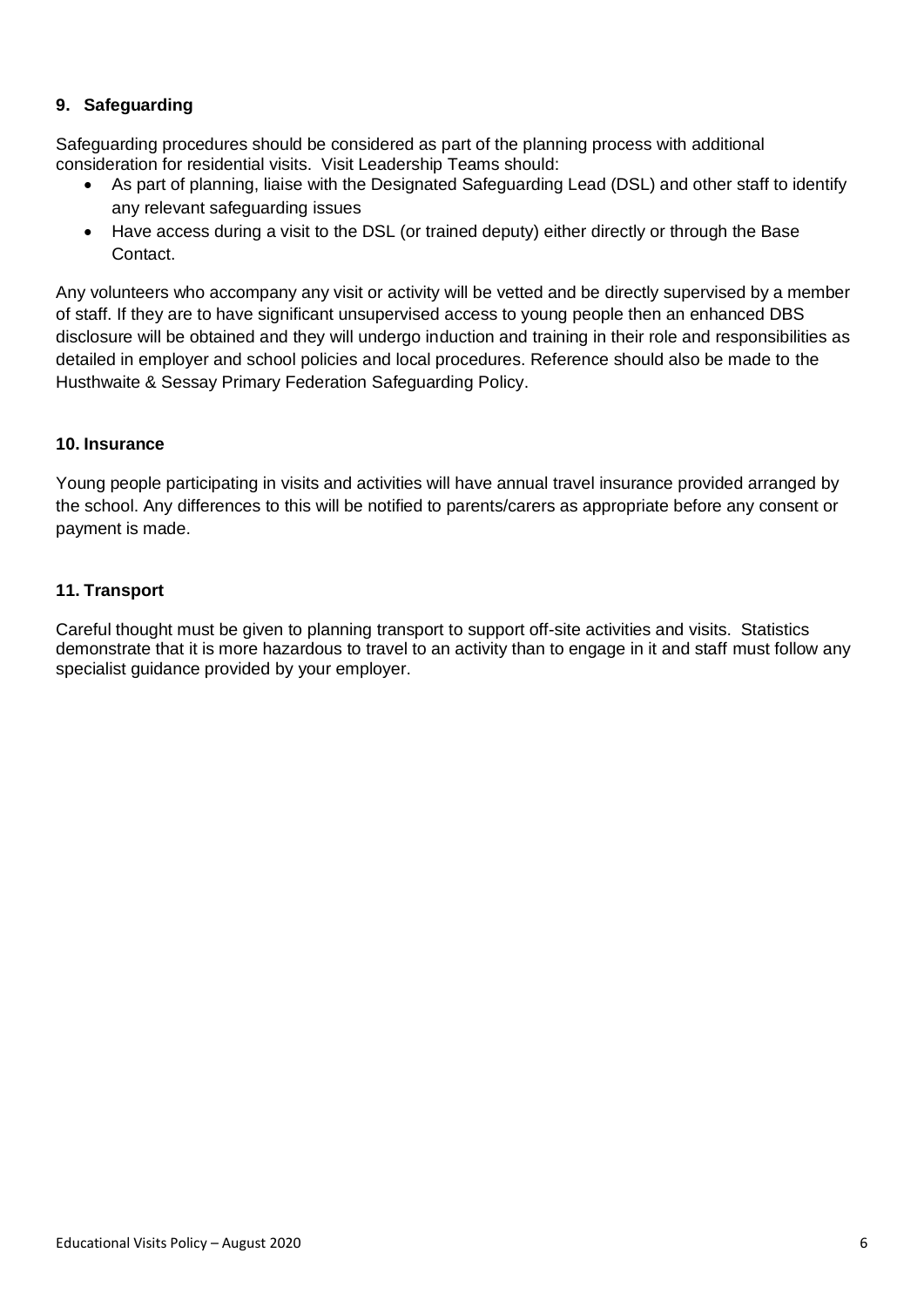### **Appendix 1 – Husthwaite Local learning Area**

### **Boundaries**

The boundaries of the locality are within our village. This area includes the following frequently used venues: e.g.

- **Churches**
- Village Hall
- Park
- The Hideaway

We use our Local Learning Area on a regular basis for a variety of learning activities, and visit leaders are allowed to operate in this area by without using EVOLVE, provided they follow the below Operating procedure

### **Operating Procedure for visits to the Local Learning Area**

The following are potentially significant issues/hazards within our extended locality:

- Road traffic.
- Other people / members of the public / animals.
- Losing a pupil.
- Uneven surfaces and slips, trips, and falls.
- Weather conditions.
- Activity specific issues when doing environmental fieldwork (nettles, brambles, rubbish, etc).

These are managed by a combination of the following:

- The Head, or Senior Teacher must give verbal approval before a group leaves. The School Business Manager will also be informed.
- Only staff judged competent to supervise groups in this environment are approved. A current list of approved staff is maintained by the EVC and office.
- The concept and Operating Procedure of the 'Extended learning locality' is explained to all new parents when their child joins the school.
- There will normally be a minimum of two adults.
- Staff are familiar with the area, including any 'no go areas', and have practiced appropriate group management techniques.
- Pupils have been trained and have practiced standard techniques for road crossings in a group.
- Where appropriate, pupils are fully briefed on what to do if they become separated from the group.
- All remotely supervised work in the extended learning locality is done in 'buddy' pairs as a minimum.
- Pupils' clothing and footwear is checked for appropriateness prior to leaving school.
- Staff are aware of any relevant pupil medical information and ensure that any required medication is available.
- Staff will deposit in the office a list of all pupils and staff, a proposed route, and an estimated time of return.
- A mobile is taken with each group and the office have a note of the number.
- Appropriate personal protective equipment is taken when needed (eg gloves, goggles)